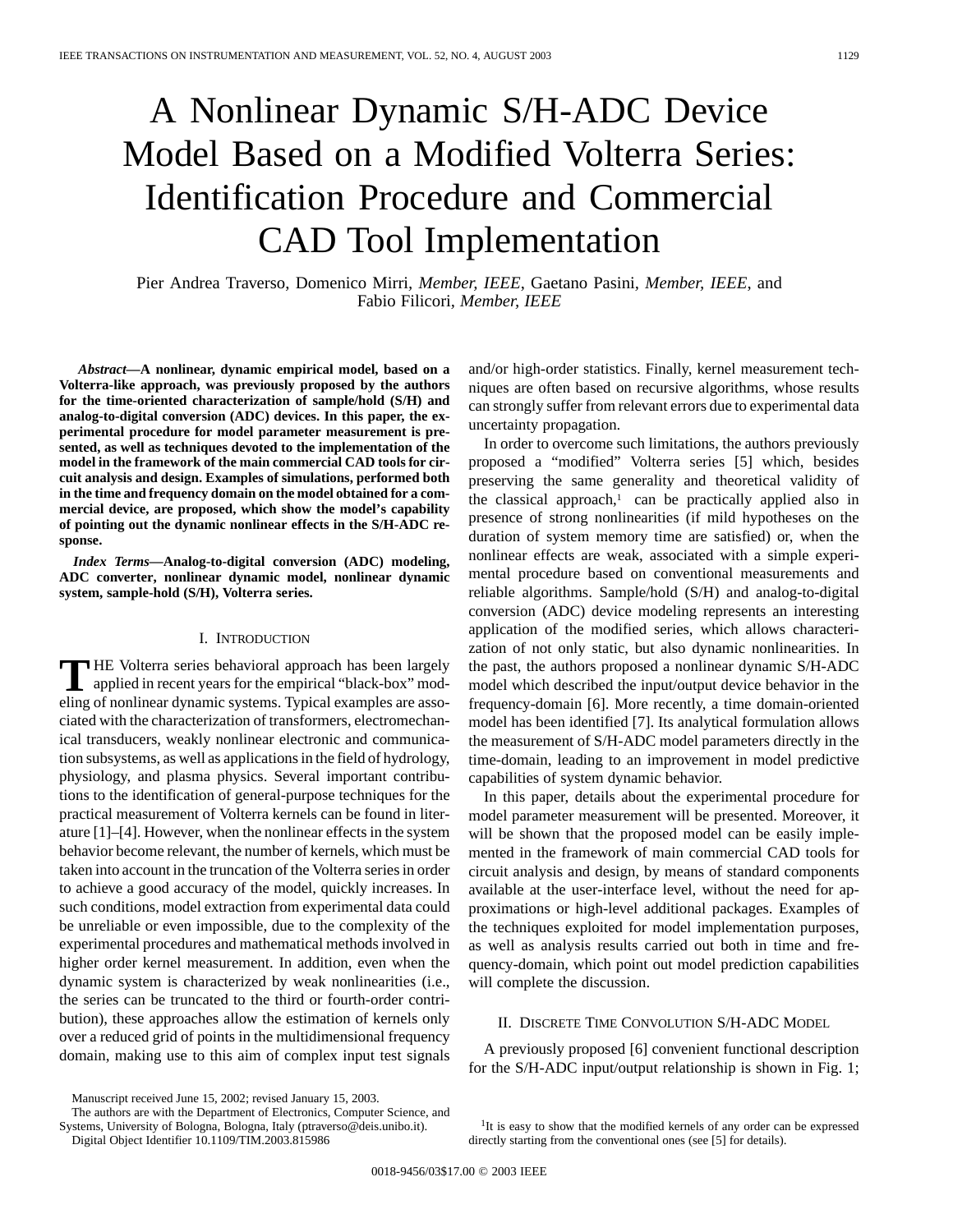

Fig. 1. S/H-ADC functional description previously proposed for the characterization of nonlinear dynamics.

the actual device with input  $s_I(t)$  is modeled as an *ideal* component sampling and converting to digital the signal  $y(t)$  generated at the output of a nonlinear dynamic system controlled by  $s_I(t)$ , which takes into account all of the nonidealities (both *static* and *dynamic*) of the S/H-ADC. The nonlinear dynamic system is then further represented as the cascade of two subblocks (Fig. 2). The first element of the cascade is a purely linear system, which describes the memory effects introduced by the input signal conditioning circuits (amplifiers, filters, etc.) and the sample-hold process. It can be identified by the conventional convolution integral of its pulse response, without any assumption on the memory time duration (i.e., the width of the integration interval). Clearly, a one-dimensional transfer function  $H(f)$ , corresponding to the time-domain pulse response, can be used to describe the linear block as well.

The second block in the cascade, controlled by the linear transformation result  $s(t)$  and providing the ideal device input signal  $y(t)$ , is a nonlinear system with a memory time which can be considered not only finite, but also "short" if compared to the typical minimum period of the input signal  $s_I(t)$ . This hypothesis is justified by the nature of the dynamic nonlinearities, which can be considered related only to the active electron devices, usually characterized by fast dynamics. Under such conditions, the modified Volterra series approach can be applied to the second block of the cascade, taking into account only the zero-order and first-order terms of the series expansion and without introducing relevant truncation errors [5]. The two contributions can be expressed, respectively, as

$$
y^{(S)}(t) = z_0[s(t)] = y_0 + \sum_{r=1}^{\infty} \frac{1}{r!} a_r s^r(t)
$$
 (1)

$$
y^{(D)}(t) = \int_{-T_A}^{T_B} w[s(t), \tau] \cdot [s(t - \tau) - s(t)] d\tau \qquad (2)
$$

with

$$
y(t) = y^{(S)}(t) + y^{(D)}(t).
$$
 (3)

The zero-order term  $y^{(S)}(t)$  is an algebraic function with respect to s, which coincides with the dc characteristic  $z_0[\cdot]$  of the S/H-ADC device.<sup>2</sup> In Fig. 2, this contribution to  $y(t)$  is represented as the output of a nonlinear, memoryless subsystem (dotted line). Parameters  $a_r$  can be analytically derived from conventional Volterra kernels of corresponding order by means of the relation

$$
a_r = \int \cdots \int_{-\infty}^{\infty} h_r(\tau_1, \tau_2, \dots, \tau_r) d\tau_1 \cdots d\tau_r, \ r = 1, 2, \dots
$$
\n(4)

As far as the series first-order term  $y^{(D)}(t)$  is concerned, it represents a purely dynamic contribution, where  $w[s(t), \tau]$  is the first-order modified kernel, nonlinearly controlled by the signal  $s$ . It can be shown that also  $w$  can be expressed with respect to conventional Volterra kernels. By discretizing the nonlinear memory interval  $[t - T_B, t + T_A]$  into the sequence of  $(P_A + P_B)$  elementary subintervals of equal width  $\Delta \tau$  $(P_A \Delta \tau = T_A; P_B \Delta \tau = T_B)$ , the purely dynamic, purely nonlinear response  $y^{(D)}(t)$  in Fig. 2 can be written as

$$
y^{(D)}(t) \cong \sum_{\substack{p=-P_A\\p\neq 0}}^{P_B} [s(t-p\Delta \tau) - s(t)] \sum_{n=1}^{N} \beta_{pn} s^n(t) \qquad (5)
$$

where each term  $w[s(t), p\Delta\tau]\Delta\tau$  in (2) has been expanded into a homogeneous polynomial series truncated to the Nth-order,  $\beta_{pn}$  being the coefficients of the *p*th expansion.

The functional description represented in Fig. 2, derived from model analytical formulation, shows the clear separation between "sources" of dynamic linear and, respectively, memoryless and purely dynamic nonlinear effects. This feature of the S/H-ADC model allows to separately measure the parameters which characterize each block, by means of quasiindependent steps performed using conventional instrumentation. Moreover, the analytic description of the three subsystems is suitable for a *direct* implementation in the framework of all those CAD tools which make available simple user-defined devices, preserving the accuracy of model predictive capabilities.

### III. MODEL EXPERIMENTAL CHARACTERIZATION

The nonlinear dynamic S/H-ADC model described by the behavioral equations (1) and (5) was identified in a previous work [7] for a SPICE-based digital acquisition device, by means of input/output data obtained through time-domain simulations. In the present paper, the experimental procedure which was followed in order to characterize the model parameters for a commercial successive approximation 12-bit digital acquisition board is described. The 250-kS/s S/H-ADC device under test (DUT) was connected to the PCI interface of a PC station and directly controlled by means of National Instruments LabVIEW package. Since the nonlinear block of Fig. 2 with output  $y^{(D)}(t)$ is purely dynamic, and it is always possible to impose, without any loss of generality,  $H(0) = 1$  to the transfer function of the linear subsystem, the memoryless nonlinear block is characterized by a response  $y^{(S)}(t)$  which coincides, at static operating conditions, with the dc characteristic of the DUT. Thus, conventional dc measurements, performed over the device operating region  $[-5 \text{ V}, 5 \text{ V}]$ , allowed to identify the function  $z_0$  [i.e., offset  $y_0$  and coefficients  $a_r$ , up to the fifth-order, of its polynomial expansion (1)].

As far as the characterization of the purely linear network is concerned, it can be shown [6] that at zero-bias, small-signal operation the nonlinear dynamic block is characterized by a

<sup>2</sup>It is always possible to superimpose, without any loss of generality, the value  $H(0) = 1$  to the linear block transfer function.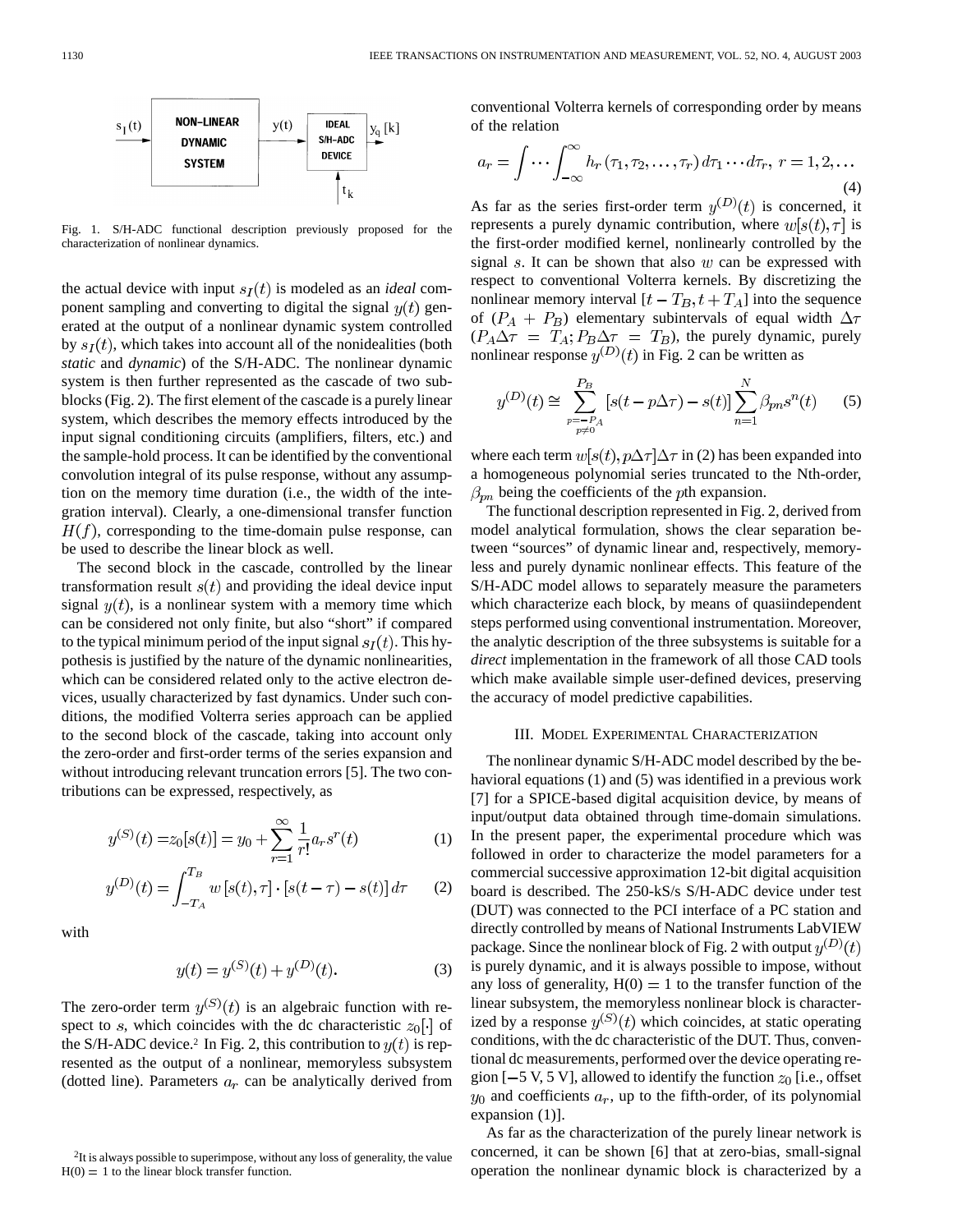

Fig. 2. S/H-ADC representation deriving from the proposed model analytical formulation.

response  $y^{(D)}(t) \equiv 0$ . A 80-MHz function generator, synthesizing a low-amplitude zero-offset sinusoidal signal, was then used as an input source for the DUT. Since the first derivative  $g_{DC_0}$  with respect to  $s \equiv 0$  can be computed for function  $z_0$ , starting from data obtained in the previous experimental step, the transfer function  $H(f)$  was characterized, at different frequency values  $f_i$ , by exploiting the expression

$$
H(f_i) = \frac{Y(f_i)}{g_{\text{DC}_0} \cdot S_I(f_i)}\tag{6}
$$

where  $Y(f)$  is the discrete transform of  $y(t)$  deduced by means of the samples acquired by the DUT.  $S_I(f_i)$  is instead the complex representation of the sinusoidal input signal, which was accurately characterized by a reference 5-MS/s digital acquisition board (REF in the following) sampling the same signal  $s_I(t)$ applied to the input of the DUT device. The REF device was chosen in order to guarantee better overall performances than the DUT in terms of accuracy, analog bandwidth and linearity. Function  $H(f)$  was measured through this procedure not only in the small-signal bandwidth of DUT declared by the manufacturer, but also at higher frequencies (up to 1 MHz), where the linear dynamics of the device introduce a relevant attenuation.

In order to measure parameters  $\beta$  in (5), which characterize the purely dynamic nonlinear contribution  $y^{(D)}(t)$  to the output of DUT device, a third experimental step was followed. A set of R large-amplitude (0.5 V) sinusoidal test signals  $s_{Ir}(t)$ , for different equally-spaced bias values in the interval  $[-4V, 4 V]$  and at different frequencies  $f_k$  (from 1 kHz up to 1 MHz) were synthesized by the waveform generator and applied to the input of both DUT and REF devices, through a suitable splitting access network. The two signal paths were accurately characterized in order to measure the time delay  $t_0$  suffered from the wave propagation along one path with respect to the other; sample time instants, corresponding to data at the output of REF device, were shifted by this delay to guarantee a ideally identical signal transmission toward the input of the two acquisition boards. In addition, DUT and REF were connected through a timing bus, controlled by a trigger generator, in order to synchronize the time axes of both S/H-ADC devices.

By sampling each input signal  $s_{Ir}(t)$  in M time instants  $t_m$ , an over-determined system of  $R \cdot M$  linear equations in the  $(P_A + P_B)N \ll R \cdot M$  unknowns  $\beta_{pn}$  was obtained from (5) and (3) ( $P_A = P_B = 3$ ;  $\Delta \tau = 20$  ns):

$$
\sum_{\substack{p=-P_A \\ p \neq 0}}^{P_B} [s_r(t_m - p\Delta \tau) - s_r(t_m)] \sum_{n=1}^{N} \beta_{pn} s_r^n(t_m)
$$
  
=  $y_r^{(D)}(t_m)$   
=  $y_r(t_m) - z_0 [s_r(t_m)]$   $(r = 1, ..., R)(m = 1, ..., M).$  (7)

Samples  $y_r(t_m)$  were available directly at the output of the DUT device. Delayed signal samples  $s_r(t_m - p\Delta \tau)$  were instead computed from the input Fourier transform  $S_{Ir}(f)$  (derived through empirical data acquired by the REF device) by applying to it the linear transformation

$$
H_p(f) = H(f) \exp(-j2\pi fp\Delta \tau). \tag{8}
$$

Analogously, the discrete function  $H(f) \cdot \tilde{S}_{Ir}(f)$  was inverted in order to obtain the samples  $s_r(t_m)$  at the output of the linear block, allowing to separate the nonlinear dynamic contribution from the static response samples  $z_0[s_r(t_m)]$ . Thus, model parameters  $\beta_{pn}$  can be identified by means of well-known methods for the least-square solution of a linear system of equations. This represents an important feature of the proposed approach, since other nonlinear optimization algorithms, devoted to the fitting of empirical data, usually suffer from convergence problems due to the presence of local minima in the behavior of goal functions.

#### IV. MODEL IMPLEMENTATION

The S/H-ADC model analytical formulation described by (1), (3), and (5) allows to easily implement the characterized device in the framework of most common CAD packages for circuit analysis and design by means of standard user-interface tools without the need for any additional approximation or lowlevel code programming. In the following, practical examples showing the schematic components to be used and the techniques suggested in order to import model parameters are described for both Agilent-ADS and Orcad-PSPICE simulators.

The purely linear network, which represents the first element in the cascade of Fig. 2, was characterized by measuring values of its transfer function  $H(f)$  on a set of points in the frequencydomain. Since the ADS package allows the definition of linear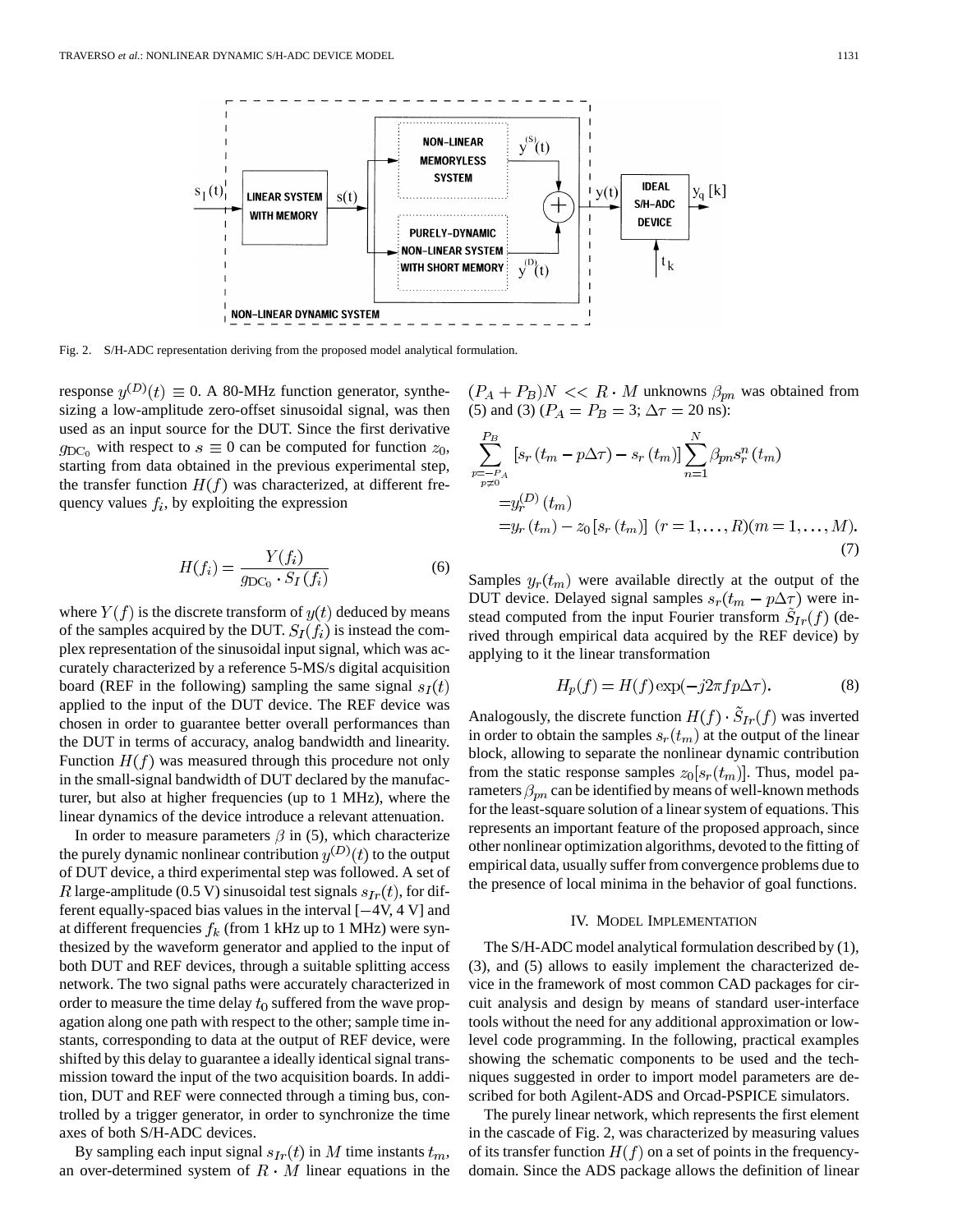

Fig. 3. Magnitude and phase of the linear network transfer function, obtained by an ac simulation in ADS environment.

blocks, based on "look-up" tables of data in the frequency-domain (in TOUCHSTONE format, for example), the implementation of the linear subsystem in this simulator is immediate. In the case of SPICE, instead, a linear block can be defined, in the frequency-domain, only by providing a polynomial expansion of its transfer function in the form  $N(j\omega)/D(j\omega)$ ; coefficients in this expression can be obtained by means of a preliminary elaboration of the empirical data (a general-purpose mathematical tool like MATLAB can be used to this aim). Fig. 3 shows magnitude and phase of function  $H(f)$ , obtained by performing an ADS ac analysis on the implemented linear block.

The nonlinear blocks of Fig. 2 can be suitably implemented in a ADS schematic by means of a standard tool available at the user-interface level. More precisely, the M-port symbolically defined device (SDD) is particularly useful to the aim of implementing equation-based nonlinear blocks. In Fig. 4, a simplified representation of a two-port SDD is shown: current instantaneous values  $(i_1, i_2)$  at the ports of the device can be expressed as nonlinear functions of the applied voltages  $(v_1, v_2)$ . Designer can choose to provide functions  $(f_1, f_2)$  in an analytical explicit form or just refer to an array of samples (stored into look-up tables), defined on a grid of points in their domain; the environment, in the latter case, automatically performs the correct run-time interpolation during the analysis, according to the preferred method (piecewise linear, cubic, splines, etc.). Before each current value is evaluated, the device allows a further elaboration by applying to the spectrum of  $i_k(t)$  a *weighting function*  $H_k(f)$  defined in the frequency-domain. This powerful feature allows to synthesize delayed, integral or derivative signals. A two-port SDD can be then used to implement the nonlinear memoryless block of Fig. 2; the signal  $s(t)$  is applied to port #1, while a current  $i_2 = -z_0[v_1]$  is imposed at port #2. If the



Fig. 4. Schematic representation of a two-port symbolically defined device, available in the ADS CAD tool.

device is loaded on a 1- $\Omega$  resistor, the expression for voltage at port #2 is  $v_2(t) = y^{(S)}(t)$ . The polynomial expansion (1) for  $z_0$ [s] can be directly inserted in the SDD programming card. An  $(M + 2)$ -port SDD [where  $M = (P_A + P_B)$ ] can be exploited instead in order to implement the purely dynamic nonlinear subsystem with response  $y^{(D)}(t)$ . In fact, by applying signal  $s(t)$ to port  $\#(M + 1)$  (*input* port) and loading each of first M ports (*auxiliary* ports) on a 1- $\Omega$  resistor, shifted signals  $s(t - p\Delta\tau)$  $(p = \cdots -2, -1, 1, 2 \dots)$  can be obtained by imposing a current  $i_m(t) = -v_{M+1}(t)$  at the m-th auxiliary port and weighting the spectrum of  $i_m(t)$  by means of the function

$$
H_m^{(p)}(f) = \exp(-j2\pi f p \Delta \tau). \tag{9}
$$

Finally, signal  $y^{(D)}(t)$  can be synthesized at port #(M + 2) (SDD *output* port) by loading it on a  $1-\Omega$  resistor and imposing a current value  $-i_{M+2}(t)$  which matches expression (5), where each value  $s(t - p\Delta \tau)$  is substituted by the voltage at the appropriate auxiliary port. Model parameter  $\beta_{pn}$  can be directly inserted in the expression of the current at output port or referred as elements of a file-based array. In Fig. 5, the actual implementation of both nonlinear blocks is shown, in the case of  $(P_A + P_B) = 6$ . Suitable current probes can be inserted at the output of each subsystem in order to carry out contributions  $y^{(S)}(t)$  and  $y^{(D)}(t)$ , respectively. Model overall output signal  $y(t)$  can be read directly as the voltage on the 1- $\Omega$  resistor.

As far as the case of SPICE simulator is concerned, the nonlinear memoryless block can be easily imported into the environment by means of a nonlinear two-port symbolical device, available as a standard tool, which allows the designer to impose its input/output relationship in the algebraic analytical form  $v_2 = f(v_1)$ . Some problems arise when considering the purely dynamic nonlinear subsystem; in fact, the anticipative (5) cannot be directly implemented in the schematic interface, due to the nature of SPICE time analysis numerical algorithms, which allow to compute signal values at the generic discrete instant  $t_i$  by means of operators with respect to only previously evaluated samples at "past" instants  $(t_{i-1}, t_{i-2}, \ldots)$ . In order to overcome such a limitation, the overall time axis of the analysis can be shifted in the "future" by an offset  $T_A = P_A \Delta \tau$ [i.e., the nonlinear anticipative memory time which appears in (2)]. By means of this strategy, a cascade of  $M$  ideal transmission lines, each characterized by a propagation delay  $\Delta \tau$ , can be used to synthesize signals  $s(t - p\Delta \tau)$ . If t' is the new analysis time axis, the instantaneous value at the output of the linear block becomes  $s(t'-P_A\Delta\tau)$  and each p-indexed signal in (5) coincides with  $s(t'-(P_A+p)\Delta\tau)$ . Once signals  $s(t - p\Delta \tau)$  are obtained at the output of the transmission lines, an array of  $M$  two-input symbolic devices (similar to that used for the static characteristic) can be suitably defined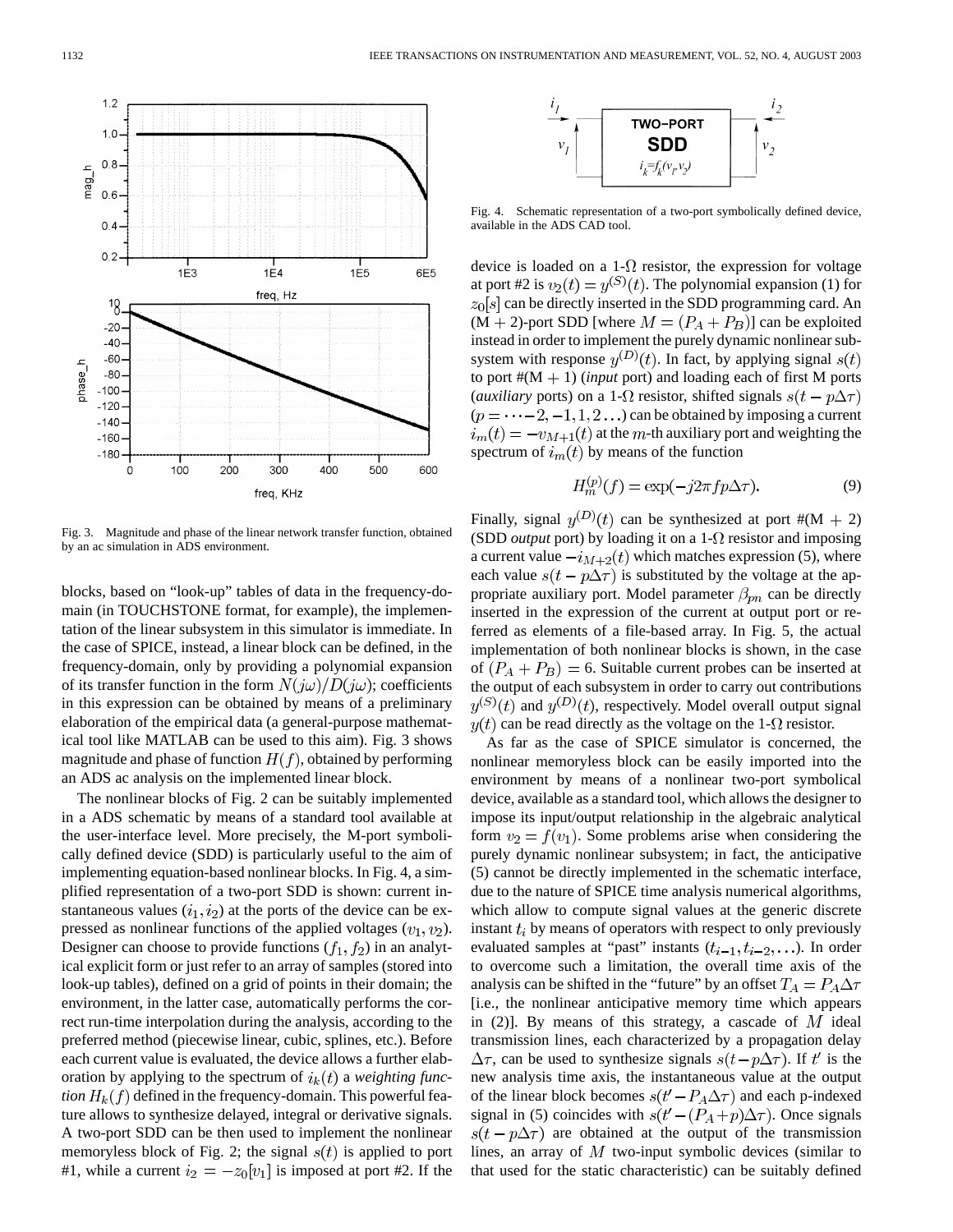

Fig. 5. Actual implementation of S/H-ADC model nonlinear blocks in the framework of ADS CAD package ( $P_A = P_B = 3$ ;  $N = 5$ ).





Fig. 7. Spectral components of S/H-ADC device response with input signal shown in Fig. 6 (ADS harmonic-balance analysis).

#### V. EXPERIMENTAL RESULTS

Fig. 6. ADS analysis performed on the modeled device. Above: output response (solid line) with a 50-kHz sinusoidal input (dashed). Below: purely dynamic nonlinear contribution  $y^{(D)}(t)$  to the output (time unit: 1e-6 s).

and a summation node introduced to obtain a signal which matches expression (5). The result of the time analysis must be obviously depurated from the same offset  $T_A = P_A \Delta \tau$ , in order to return to the analytical time axis  $t$ .

The proposed S/H-ADC model, experimentally characterized for the 250-kS/s digital acquisition board, has been fully implemented in both ADS and SPICE CAD tools, following the procedures described in the previous section. In order to point out model capabilities of characterizing not only static, but also purely dynamic nonlinearities in the device behavior, results of significant analyzes are presented, both in frequency and time-domain. Fig. 6 shows the device response  $y(t)$  when sampling a 50-kHz, 4-V amplitude sinusoidal input signal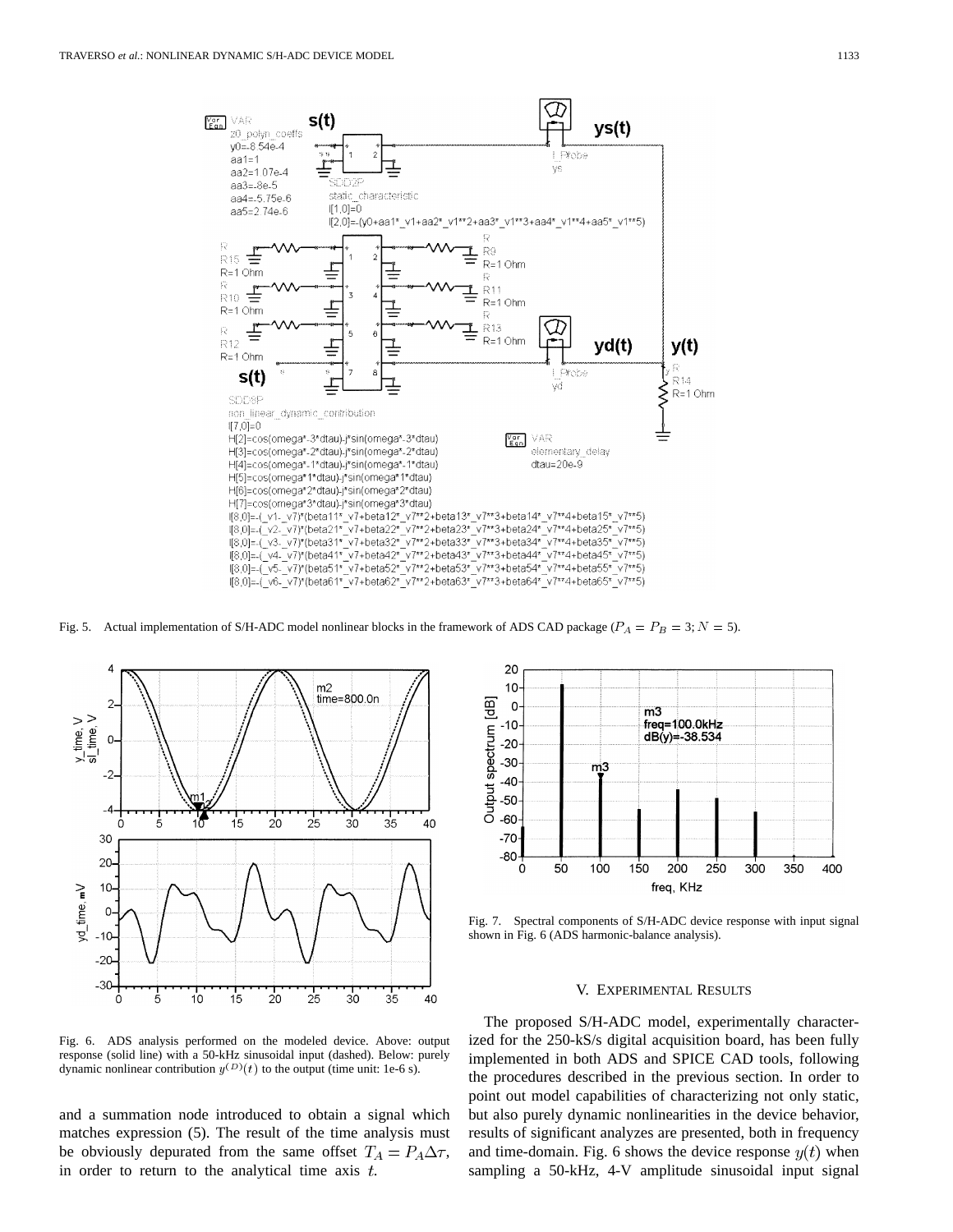

Fig. 8. Purely dynamic nonlinear contribution  $y^{(D)}(t)$  to the modeled device response, when a bipolar square waveform is applied at the input (SPICE time analysis).



Fig. 9. Comparison between output superior-order harmonics (up to fifth-order) introduced respectively by static and purely dynamic nonlinear effects, as frequency  $f_0$  increases at S/H-ADC input (ADS analysis).

(dashed line in the figure, ADS simulation). The response suffers from a time delay of approximately 0.8  $\mu$ s, due to the presence of linear memory effects introduced by the input signal conditioning circuits and the sample-hold process. The linear network in the model functional description takes into account these phenomena. In the same figure, the purely dynamic, nonlinear contribution  $y^{(D)}(t)$  is shown, which is not negligible at these values of frequency and input signal amplitude and would not be estimated by means of a conventional, static characteristic-based model. In Fig. 7, the spectral components of response  $y(t)$  are shown. More complicated input signals can be considered in order to point out the